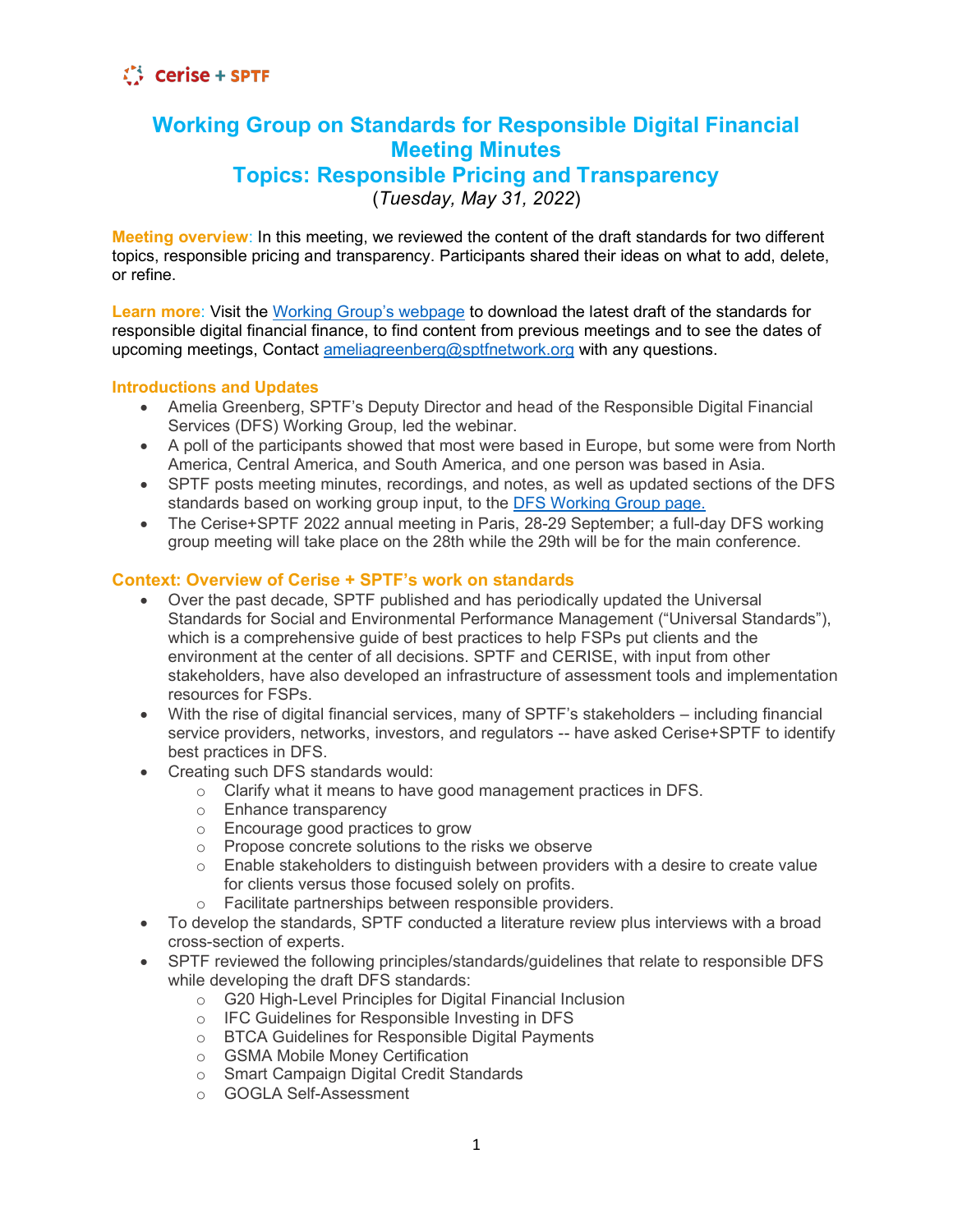- If you are interested in providing feedback, or if you know someone else who should, contact Amelia Greenberg [\(ameliagreenberg@sptf.info\)](mailto:ameliagreenberg@sptf.info).
- The Universal Standards for SEPM apply to all FSPs including DFS. In the latest iteration of the Universal Standards, we did include some practices specific to the responsible provision of DFS. However, we had not yet identified a comprehensive set of responsible DFS practices. That is the work happening now, with the input of the working group. In the future, the goal is to have one fully integrated manual and one assessment tool. We do not know what this will look like but will be determined after we have identified all the management practices for the DFS standards.
- The DFS Working Group is open to all.
- Reminder: the standards say the *what* to do but not the *how*.

### **Three quotes from experts that SPTF interviewed kicked off our discussion on pricing:**

- 1. "DFS is exorbitantly costly…I have not seen prices go down."
- 2. "You can't expect providers to bring down inelastic price. They just aren't going to do that. People will charge what they can."
- 3. "The best practice should be that pricing is not uniform across the board. It's calibrated to that person's risk level."

### **Responsible Pricing: What is already in the Universal Standards for SEPM**

### **6.B The provider sets prices responsibly.**

- 4. 6.B.1 The provider charges fair prices
	- $\circ$  6.B.1.1 The interest rate takes into account the following costs required to deliver credit: funding costs, operating costs, loan losses, and returns to capital.
	- $\circ$  6.B.1.2 Annual Percentage Rate (APR) for all of the provider's major credit products (> 20% portfolio) is within 15% of its peers. If it is outside the range, the provider can provide a valid justification.
	- $\circ$  6.B.1.3 The provider discloses loan interest on a declining balance and according to the exact date of payment.
	- $\circ$  6.B.1.4 Loan interest (including arrears interest) does not accrue past 180 days, at maximum.
- 5. 6.B.2 The provider charges reasonable fees
	- $\circ$  6.B.2.1 The provider does not charge clients for confirmation of transactions and balance inquiries.
	- $\circ$  6.B.2.2 Prepayment penalties do not include the interest that would have accrued between time of prepayment and the end of the loan term.
	- $\circ$  6.B.2.3 Arrears interest and penalties do not compound debt; they are calculated based on the principal amount only.
	- $\circ$  6.B.2.4 If the provider offers savings, it charges reasonable fees on savings accounts.
		- 6.B.2.4.1 Fees on deposit accounts are not disproportionately high relative to small deposit balances.
		- 6.B.2.4.2 The fee structure for deposit accounts does not allow zeroing out accounts through repeated application of fees.
- 6. 6.B.3 The provider does not transfer unnecessary costs to clients.
	- $\circ$  6.B.3.1 Loan Loss Expense Ratio (LLER Ratio) is within the accepted performance range. If it is outside the range, the provider can provide a valid justification.
	- $\circ$  6.B.3.2 Operating expense Ratio (OER Ratio) is within the accepted performance range. If outside of the range, the provider can provide a valid justification.
	- $\circ$  6.B.3.3 Return on Assets (ROA) is within the accepted performance range. If outside of the range, the provider can provide a valid justification.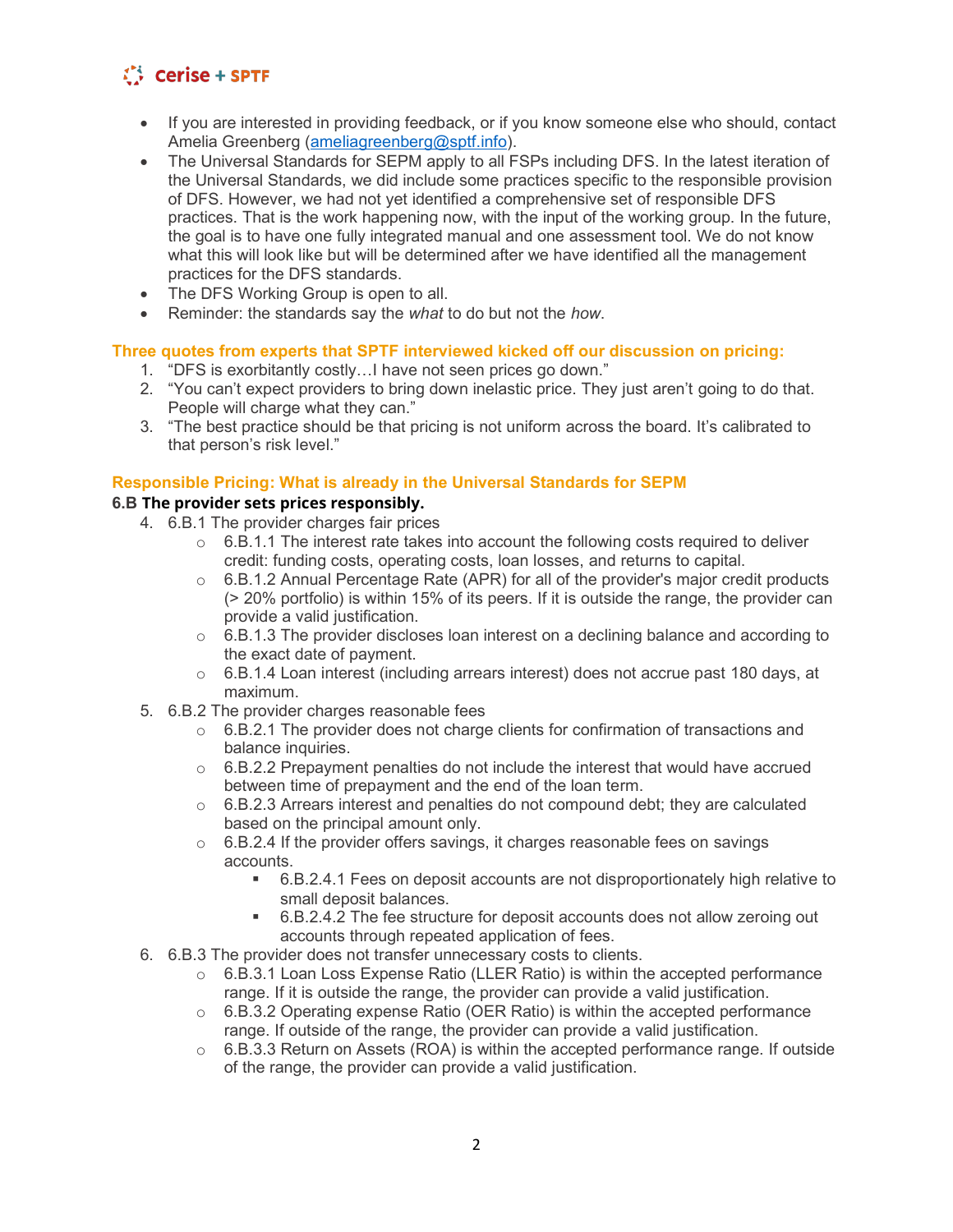

### **Poll: What percent of the existing standards on responsible pricing do you think apply in a DFS context?**

Ten people participated in the poll. Below are their answers:

- 0-24%; 0 votes
- 25-49%: 4 votes
- 50-74%; 1 votes
- 75-99%; 4 votes
- All; 1 vote

#### **Ideas so far for additional management practices to add to the Universal Standards manual related to responsible pricing:**

- **1.** Board and management create a pricing strategy and review it with at minimum [X] frequency.
- **2.** Communicate the annual percentage rate (APR) and all fees.
- **3.** Disclose penalties up front, at the time the customer is taking out a loan. It is not ok to wait until the customer will be charged, and then disclose it.
- **4.** Eliminate punitive fees. Have a single price for a product, and do not charge anything else.
- **5.** Do not have a minimum balance requirement for a savings account.
- **6.** Do not charge fees for overdraft. / SIMILAR TO / Put systems in place to protect customers from overdraft fees.
- **7.** When a customer defaults, do not charge compounding interest or late fees. The penalty for default is losing the ability to access loans on the platform.
- **8.** Structure interest rate and repayment schedules for loans so that the customer never ends up paying more in interest than s/he received in loan capital.
- **9.** Do not pass on the early costs *l* innovation costs to customers. The FSP has to invest in capital expenditure as if it is starting a new business and amortize the investment accordingly. Poor customers cannot and should not subsidize this investment.
- **10.** Take advantage of open-source software for requisite updates to IT systems.
- **11.** Clearly state the consequences of not paying (e.g., seize collateral, refuse a new loan, report to credit bureau)
- **12.** Reduce prices for customers who have a demonstrated record of on-time payment.
- **13.** Monitor credit scoring algorithms to make sure they get more effective over time, leading to better ability by the FSP to price appropriately given actual customer risk and repayment probability.
- **14.** Cross-subsidize, using funds earned from higher-end customers to serve lower-end customers at affordable prices.
- **15.** Do not set prices for good customers high enough that their payments subsidize the costs of customers who default

#### **Expert Reflection:**

#### **Arunjay Katakam, fintech entrepreneur and author**

- I've spent a little over a decade in the financial inclusion space, including 5 years with GSMA in the mobile money team. More broadly, I have been working on remittances.
- I wrote a book called [The Power of Micro Money Transfers.](https://www.arunjay.com/resources) It advocates moving away from transaction fees.
- As we move to serving clients digitally, the cost is transforming.
- Transparency in this day and age is absolutely vital. Remittances is one of the worst industries in finance for transparency. There is confusion pricing. Everyone says zero fees and zero commissions but it's all baked in, and the customer does not know how much they are paying.
- Thinking about banking histories, they were set up to serve the community originally. That's why there have been a lot of cooperatives and credit unions and buildings societies. They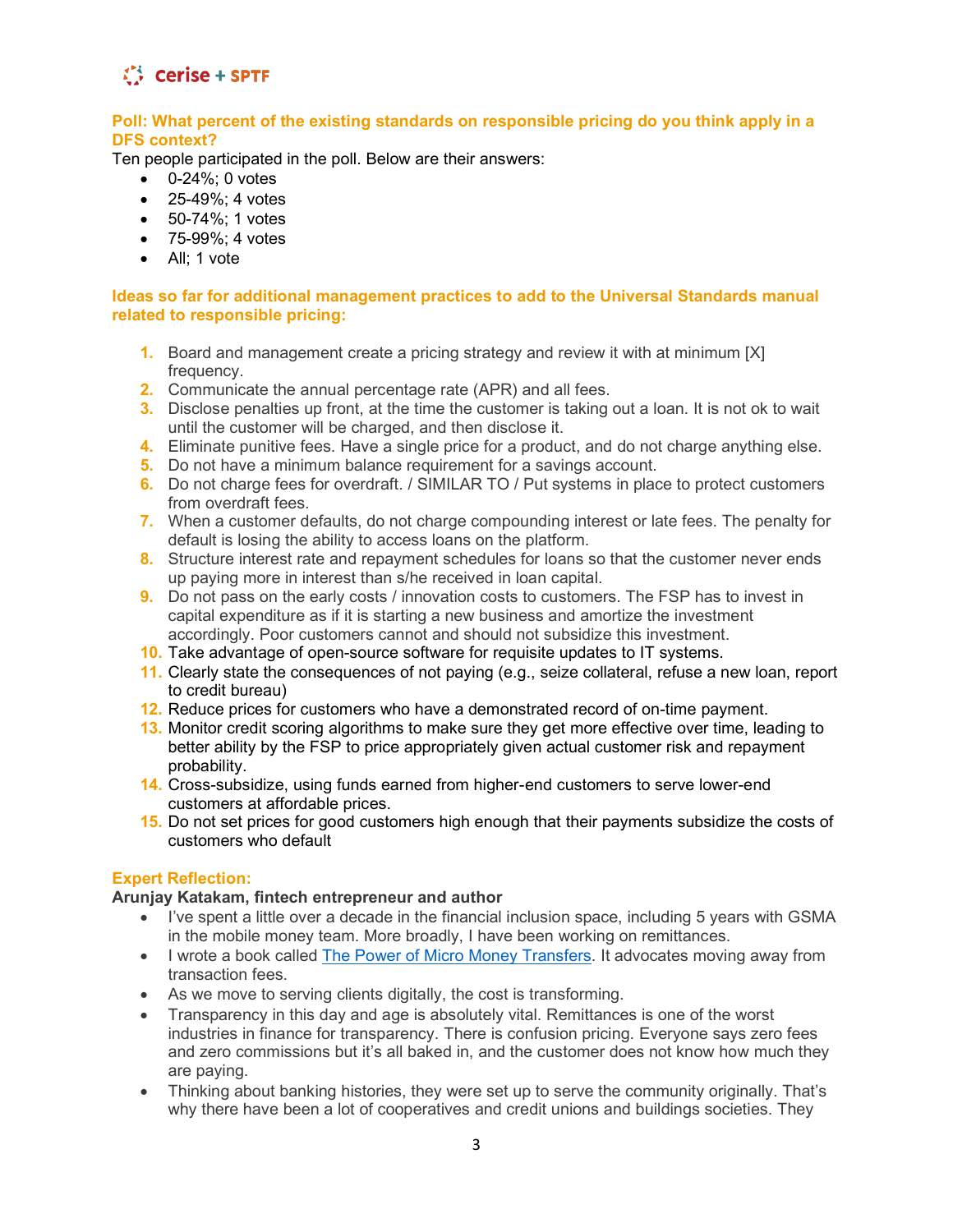came together to improve everyone's standard of living. But somewhere along the line, the purpose morphed into a profit focus. When you focus on profits, you start charging customers more than you probably should, and this is where hidden fees come into the picture.

- In the early days, we needed to trust banks to keep our money safe. Today, there is some level of insurance that covers banking deposits, up to a certain level that covers most of the population. So, we don't need to trust out banks with the money anymore. We do need to trust them not to charge us unnecessary fees or sell us products that we don't really need.
- The need for profit can distort what a bank ends up doing.
- We are moving away from a world where we have transaction-based fees. Think of the music industry. Technology is moving us away from a per-transaction payment model to a subscription model. This is because the cost structure is no longer what it used to be. It used to be there was a cost related to each transaction that needed to be passed on.
- Think about our phones. Most of us used to have a per-call fee system, but now we pay a monthly fee and have unlimited calls and messages. I think this is where banking will also head. Some early adopters have moved in this direction, but overall it's been quite slow.
- Ultimately, we should find ourselves in an environment where there is a new model of fees that is more in line with customers' needs.
- Thinking about remittances micro transfers today if you send a little bit of money, it's very expensive.
- Think about WhatsApp versus SMS. SMS was expensive. It used to be 50 cents a message and it dropped to much less than that, but still once there's a fee on every message, however small, there would be a reluctance to send messages. By making it free, WhatsApp opened the floodgates. There are business models to monetize this model, and WhatsApp has been very successful. So, different models exist, and by allowing people to transact more often, that creates a further stickiness for the need.
- We know about the poverty trap: the poorer you are, the more you pay. In the past, based on brick and mortar economics, it was more expensive to serve the poor so the charges to them were more expensive too. But that has changed and we need to start thinking about it differently.
- An interesting example is Kopo Kopo in Kenya, which was lending working capital to merchants and also helping them to collect payments from mPesa. Their loans enables merchants to sell more product. Kopo Kopo made its money from interest fees, but its success was tied to the success of the business. This helped the business owner grow their business and everyone benefited. This is how I see the real purpose of banking: helping the community to improve their financial situation. This can be from savings accounts to credit to insurance.

### **Discussion of responsible pricing:**

- Amelia asked about the hidden-ness of the fees. We hear it is common currently for people to get charged fees they weren't expecting. They don't find out about the fees until they incur them. One strategy to avoid that is that the FSP makes sure it communicates to customers what fees might be charged, at the time when they become a customer. But another strategy would be to eliminate fees. It is difficult to inform people – they don't read contracts, we don't read contracts people send to it. Is it realistic to think we can communicate a complex fee structure well so that we're sure clients understand it, or do we have to admit that if the fee structure is complex, customers aren't going to understand it?
- Arunjay's answer: I am a huge fan of simplicity. Moving away from complex fee structure is definitely the way forward. We lost our way in the banking world. A lot of fees came from the need to make additional products, though in some cases it was to cover costs, but in most cases it was to make more money. This permeated the whole industry. In the world we live in today with the digital infrastructure at our disposable, there's no need to have such fees. Again, think of the music industry. When you use Spotify, you either listen to the ads or you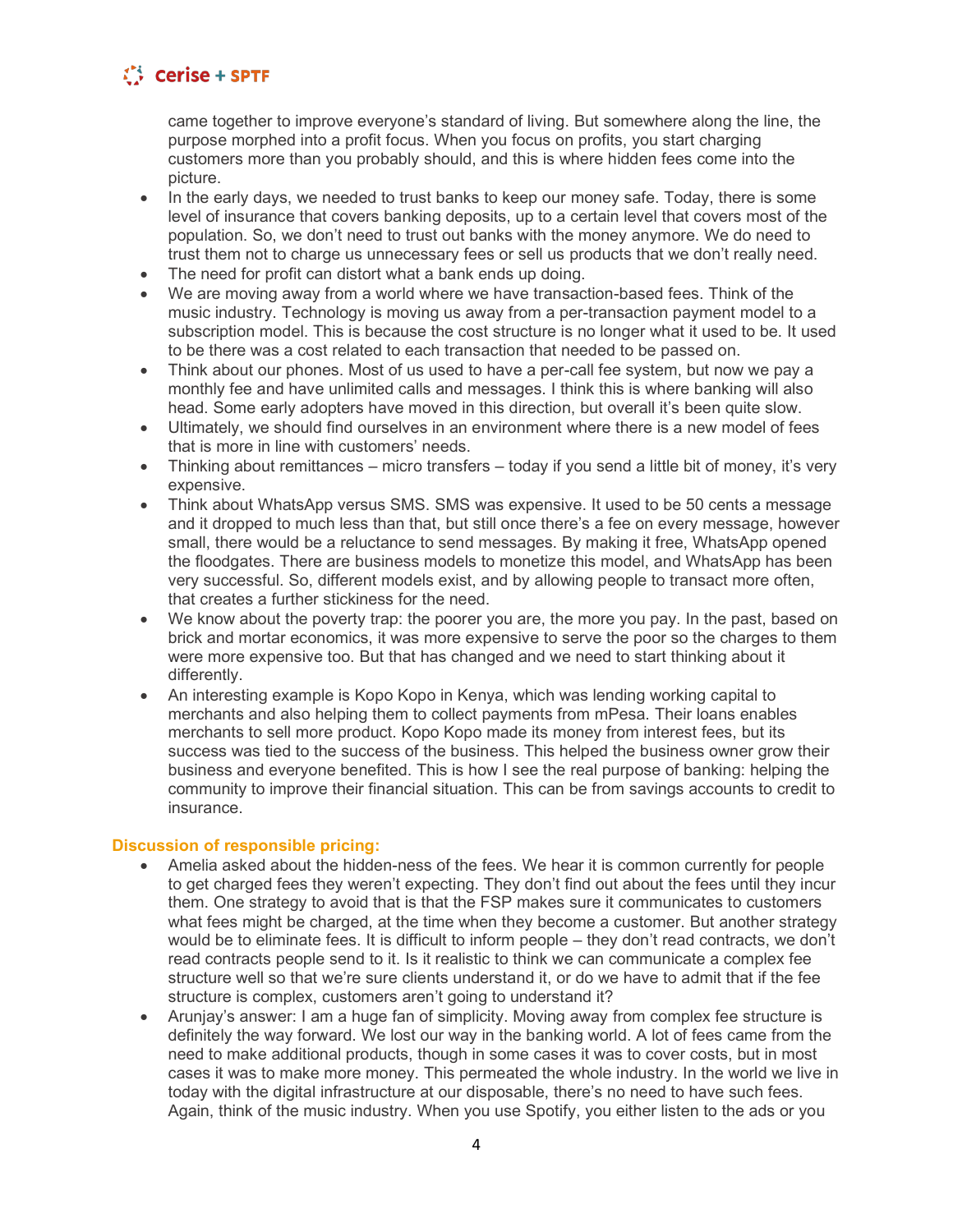pay a monthly fee. In banking, there's a cost of capital and the cost to lend money out, and there's an interest fee that could quite easily cover costs. We don't need to have 50 different fees and communicate all those fees to consumers. Banks that really believe in transparency will automatically have less fees. Those who want to overcharge are the ones who come up with the most complex fee structures. Simplicity is key. I absolutely believe it's possible and they way we should go.

- Amelia: Some people have said I should be able to trust my FSP not to hit me with a weird and unexpected fee. I don't want to have to read a 20-page contract. I just want them not to charge me unnecessary or unreasonable fees.
- Edgardo Perez, SPTF board member and director of an FSP in Guatemala called Genesis: This is the most sensitive topic in the Universal Standards and the one that is hardest to define because every country has different conditions. First of all, transparency is the main issue in pricing. Fees are sensitive to the costs that the fees are supposed to cover. If you have reasonable rates, and you want to charge a fee for acquiring a customer like processing paper in the office and the officer going to the field to upload information, that might be a fee that some institutions will charge. If you have a customer who goes past the date for the collection, and you have to hire a person to go do loan collections, then you might need to charge a fee to cover that cost. If you have an educational program to educate your customers, you might want to charge a fee to cover that cost. It's not what we do, but I'm thinking about what other institutions want to cover. The negative side is when you need to cover costs because you are inefficient or you have a bad quality portfolio. That's when the fees become not worthy of a good practitioner. I think that pricing, the way it is set up today in the Universal Standards in terms of being in the ballpark of the market, it's one of the measures you can use. We've seen in different countries that you can see rates about 100% when most practitioners charge around 30%, you can see who is outside of the rationale of rates. With digital, we are not there yet in terms of digital using tools to make things cheaper. We have seen that delinquency rates of digital loans are much higher. People who are underserved or unbanked don't understand how the loans work, and that makes them more expensive to maintain due to the collection side of the equation in digital loans.
- Amelia: One of the major issues involves default. We have seen higher default rates in a digital context. We hypothesize because access to a loan is so much quicker and easier. And maybe you are reaching people who don't understand the consequences of default. But the question is, is it fair to pass that cost on to customers who do repay, or do you have to view that cost as investment capital, that the FSP has to bear as it figures out how to lend more effectively in a digital context.
- Edgardo: Any cost that covers badly performing products is bad practice. Generally, consumer loans have a higher rate of delinquency than loan products that are designed to help customers generate income. This is true in digital loans too – if the loan is a consumer loan, delinquency rates will be higher. You can easily manage a microfinance institution with a good ROA which is covered by a good quality portfolio and good efficiency ratios. If you have those as a framework, then you have good possibilities to have rates that are based on your market conditions at the best point in the scale. If you are really committed to social performance and to having the best quality of products for your customers, and you want good sustainability for your institution, then it doesn't matter what products you are selling. If you have a reasonable ROA, as you have in the Universal Standards, and a good quality portfolio and good efficiency, then your rates can give you sustainability and help you meet capitalization requirements to keep the institution going.
- Mario Umpiérrez: In the music industry, there were disrupters like Spotify and Apple that pushed aside the record labels. In our industry, the equivalent of the label is the bank, and the holders of value are the savers in the bank. Now we have a new crop of money transfer service providers. And they are disrupters. But are they piggybacking on the former transaction cost structure, or are they really going into the new subscription model?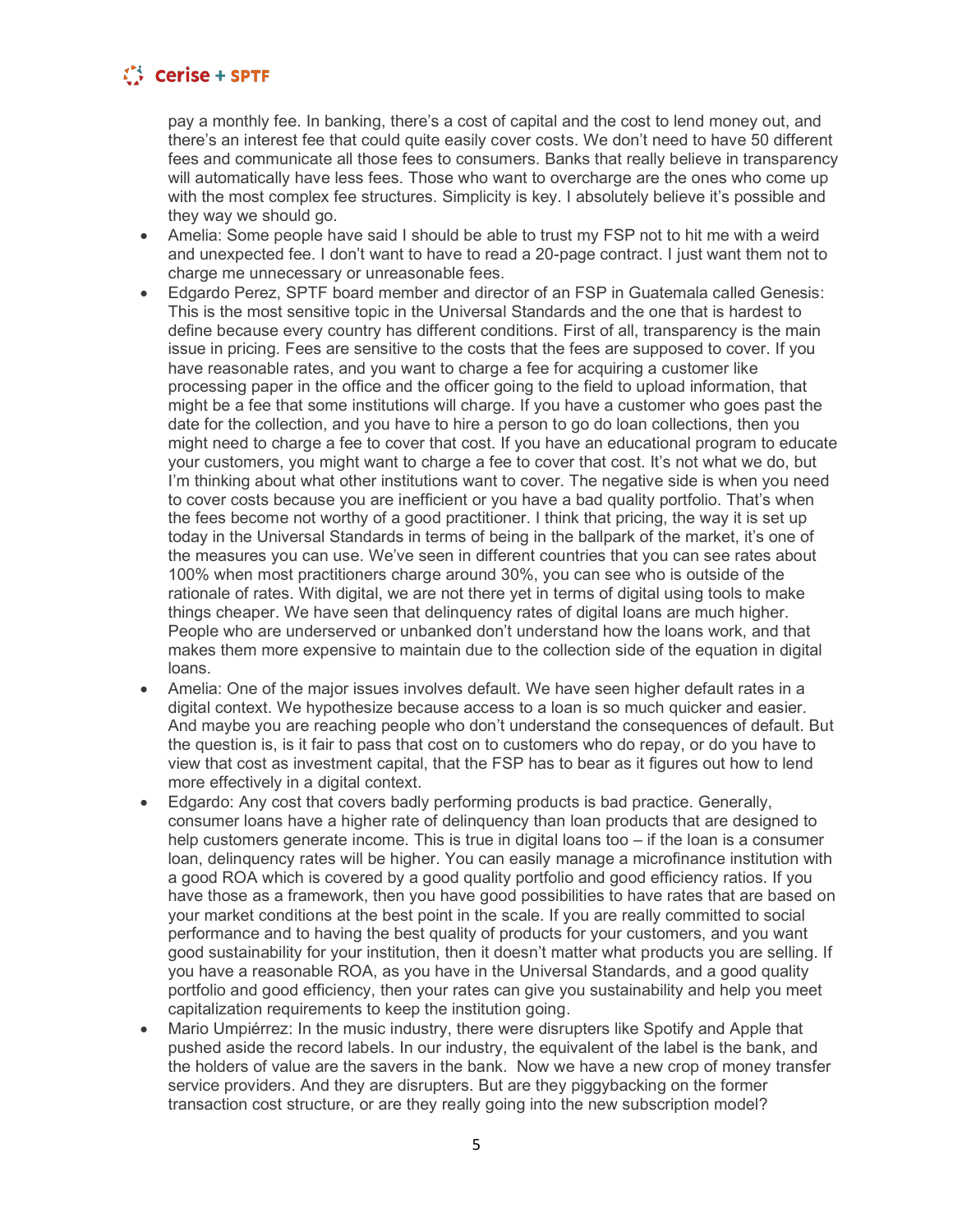- Aruniay: You described the actors in the analogy quite well. In the money transfer space, there are a few examples of those who are using the subscription model – but a few only still, it's early days. Others are trying different models. It's still nascent. When Apple launched iTunes, that was a first level of disruption, and they themselves got disrupted by Spotify. In money transfer and banking, there's a lot more than can be done because you're not selling just a song. You're selling a whole suite of products and people need a lot of products. If you took away money transfer fees and didn't charge them so much for sending small sums, they would send more transfers. People would like to send small amounts in the middle of the month, but the cost is prohibitive, and they are waiting to the end of the month to send larger amounts. But if you allowed them to transact in smaller amounts more affordably, they would come use your services more frequently, and that would create some stickiness for them with you as a customer. For example, some providers are offering savings accounts too and then earn interest from holding overnight floats.
- Mario: Most fintechs operating in this space are being taken over by banks. Is there symbiosis between banks and fintechs? Or are banks thinking they don't want to miss out on the opportunity, and they are just taking the fintechs. How can you apply the principle you are talking about with remittances to other products like savings or loans.
- Arunjay: Spotify's biggest shareholders prior to their IPO were Sony Music and other record labels. They tried to protect their business that way and banks are doing the same. But to answer the question of how you would make money, think of credit as just one product. Another is insurance, and insurance can be extremely valuable to customers. A number of years ago, a study showed that about 30% of those who exit poverty end up going back into poverty due to a risk event they couldn't manage. Microinsurance would have helped them stay out of poverty. With COVID, we saw the most vulnerable were hit hardest and lacked insurance. In the last decade, microinsurance has proven that it can work. A well thought out product that meets the customer's needs could be valuable to the customer and the FSP. Other investments products like pension schemes could benefit too. We know the power of compounding is huge. If you squirrel away a tiny amount of money but invest it in the long term, you can make money. There are different ways to serve customers and I think there will be more over time. The likes of Paypal and Stripe are able to offer more and more services to their customer base. The key point here is they improve the lives of the customers. They are giving them some service that is really benefiting them, for example ot grow their business or allowing them to do something that they previously couldn't do.
- Amelia: To summarize where we are leaning: a) there's a connection between pricing and transparency. If your pricing structure is too complex, it's not fair to expect your customers to understand that; b) retain the principle that exists in the Universal Standards that you have to cover your costs; c) if you are learning and investing and inefficient right now, as you develop the right delivery system and risk assessment methodologies, it's not appropriate to pass on those costs to clients.
- Sana: At M-CRIL, we get a lot of pushback from rental, rent to hire companies regarding the way we look at APR. The feedback is that it is a rental and not exactly an interest rate. Would love to hear the experience and thoughts of the people in this group. The companies that rent out small vehicles say that APR is not an accurate measure of what we charge. It's a rental, not an interest rate. A rental rate is often higher than interest, when it is charged.
- Amelia asked what the businesses are specifically concerned about. It is that customers renting vehicles see that the APR for a rental is higher than an APR for a loan? Sana replied that yes that is one concern, but another is that the other renters are not obligated to communicate an interest rate, they just communicate the monthly rental rate. FSPs are obligated to communicate the interest rate. But other rental provider just communicate the monthly rental amount for a particular vehicle. So they say the competitors are not doing it and that's not done in the rental sector.
- Amelia said it's not surprising. When we hear pushback on publishing an APR, we do hear that if you go first publishing the APR, you look bad in comparison to our competitors who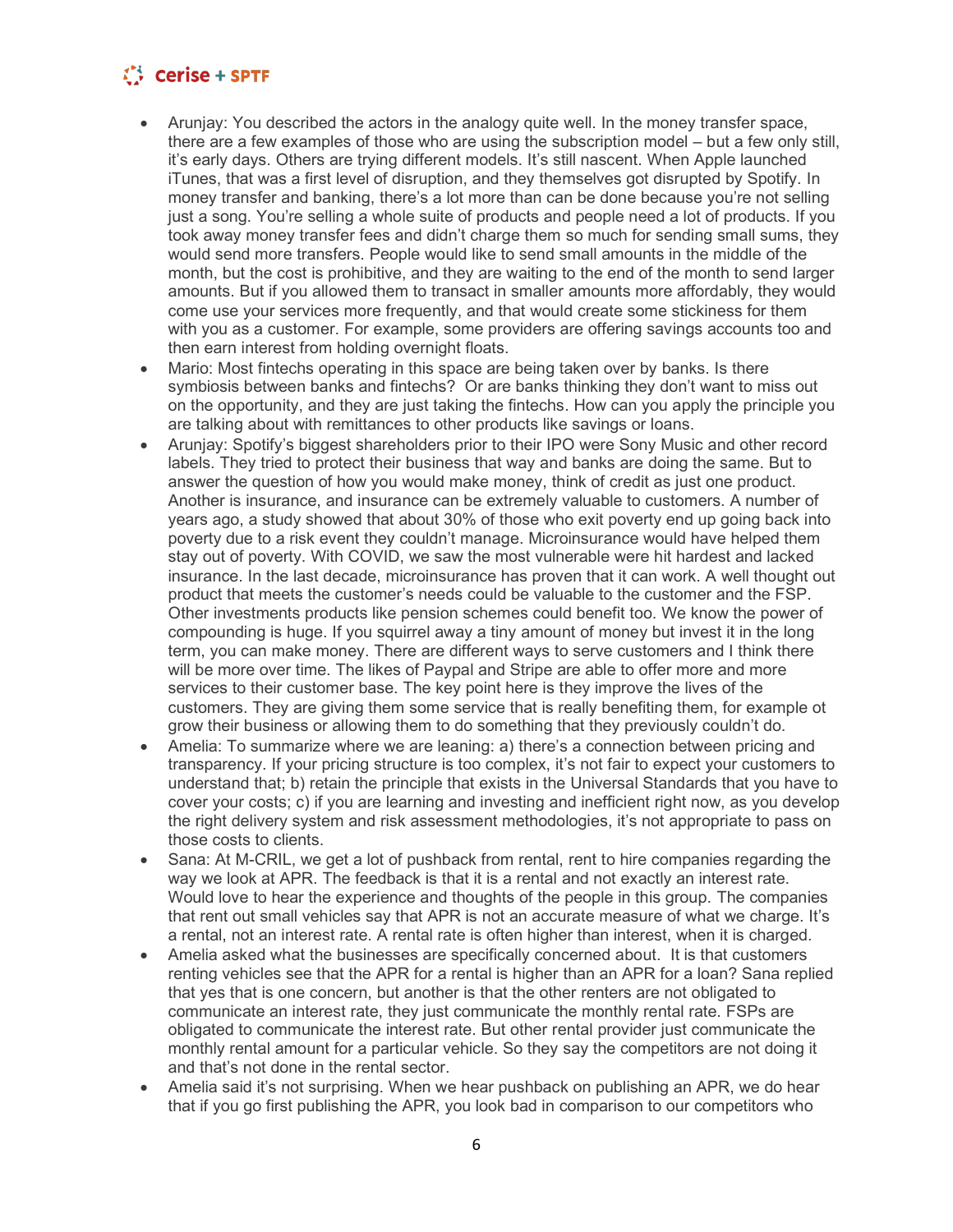are not publishing it. In these cases, it is a risk that if you are more transparent than your competitors than you might look worse when in fact you are not charging more. But in this case, the solution is not for the rental company to continue not being transparency, but instead as a sector to require all providers to publish prices in the same way.

- Arunjay (answering Sana): One idea re: transparency is to break up the rental price into two cost + service fee. The first part is the actual cost to provide the asset on rent and the second is the fee charged by the provider.
- Comments submitted after the meeting, by Anne-Laure: Why are even the nominal stated rates so high? How can Fintechs justify high rates, when what we first expected was that technology would bring more efficiency and costs drastically down? And to your questions around applicability of standards, I feel our language is simply not the one that Fintechs use (opex, APR, declining balance, ROA, LLER...). And we have no benchmarks to comfortably say "accepted performance range."

### **Three quotes from experts that SPTF interviewed kicked off our discussion of transparency:**

- 1. ""No one is going to download a contract and read the whole thing. No one does that."
- 2. "A lot of customers, they just want to get it, they don't want to take the time to read."
- 3. "I don't have to give you a good price, but I do have to be clear what the price is."

### **Transparency: What is already in the Universal Standards for SEPM**

The concept of transparency comes up in dimension 2 of the Universal Standards, which focuses on engaged leadership. We say both the board of directors and management should oversee whether the FSPs' client protection practices are adequate, including whether the FSP is transparent with clients. However, the bulk of the content about transparency is in dimension 4, under standard 4B.

### **4.B The provider gives clients clear and timely information to support client decision making.**

- 4.B.1 The provider is transparent about product terms, conditions, and pricing.
	- $\circ$  4.B.1.1 The provider gives a Key Facts Summary Document to borrowers before they sign a contract. The document contains the following information:
		- Total loan amount
		- Pricing, including all fees
		- Total cost of credit: all principal, interest, and fees plus cash collateral
		- Disbursement date and loan term

- Repayment schedule with principal and interest amounts, number, and due dates of all repayment installments

- Deductions of first payment from principal and fees, if applicable

- How cash collateral / manadatory savings can be used in case of default, if applicable

- Moratorium interest rates, terms, and conditions, if applicable
- o 4.B.1.2 Loan contracts include the following information, as applicable to the product: - Grace period
	- Mandatory savings / mobile wallet amount
	- Automatic account debiting mechanisms
	- Linked products
	- Member or guarantor obligations
	- Collateral requirements and seizing procedures
	- Consequences of late payment and default
	- Prepayment conditions: whether it is possible and how it affects the cost
	- Whether terms and conditions can change over time and how that would affect clients
- o 4.B.1.3 Loan contracts are available in the major local languages.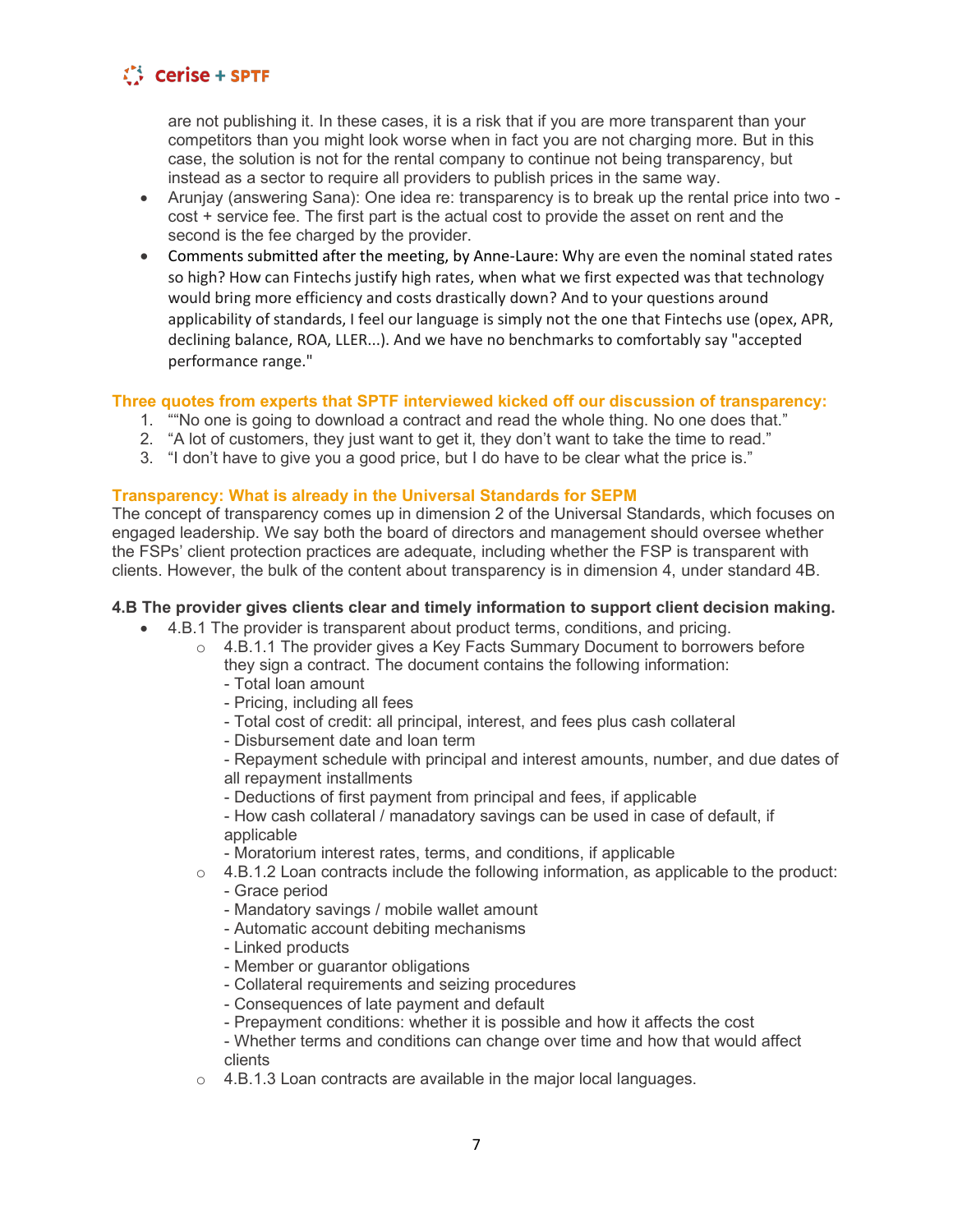- $\circ$  4.B.1.4 The provider communicates product information in a way that supports informed decision making by clients.
	- 4.B.1.4.1 The provider publishes basic product information, including pricing, at branch or agent locations, or digitally as applicable.
	- 4.B.1.4.2 The provider communicates APR/EIR (or MPR if the majority of loans are under 3 months) in the Key Facts Summary and/or the loan contract.
	- 4.B.1.4.3 The provider's communications are in simple and local language; oral information is used for less literate clients.
	- 4.B.1.4.4 The provider's marketing materials do not deceive or mislead clients.
- $\circ$  4.B.1.5 If the provider uses agents, it verifies that they provide to clients documentation of their fees, terms of service, and cancellation conditions.
- $\circ$  4.B.1.6 If the provider offers savings, documentation includes the following:
	- Fees, including closure fees
	- Interest rate and how amounts will be calculated
	- Minimum and maximum balance requirements
	- Whether deposits are governmentally insured
- $\circ$  4.B.1.7 If the provider offers payments, it gives the following information to clients who are initiating or receiving money transfers, or using other payment services:
	- Amount paid by sender, in sender's currency
	- Estimated exchange rate
	- Amount to be received in the destination currency
	- Fees
	- Instructions for collecting payment
	- Cancellation conditions
	- Instructions for resolving errors
	- Transaction confirmation
	- Taxes
	- Linked products (if any)
- $\circ$  4.B.1.8 If the provider offers insurance, it gives clients the following information at the time of enrollment:

- A certificate of coverage which states, at minimum, the premium, amount and term of coverage, who are the beneficiaries, which events are covered, any major exclusions, and when and how to file a claim

- An explanation of the documentation required to prove damage, if applicable - Terms related to cancellation and prepayment, if applicable
- $\circ$  4.B.1.9 If the provider offers insurance, it provides beneficiaries with timely
- information during the claims process.
	- 4.B.1.9.1 The provider notifies the beneficiary within 30 days of making a decision about the claim.
	- 4.B.1.9.2 When the claim decision results in a settlement, the provider notifies the beneficiary within 30 days of the settlement. If the claim is denied, the provider notifies the beneficiary of the reason and gives an opportunity for appeal.
- 4.B.2 The provider communicates with clients at appropriate times and through appropriate channels.
	- $\circ$  4.B.2.1 The provider gives clients the opportunity to review the terms and conditions of products.
		- 4.B.2.1.1 The provider offers a channel for clients to ask questions and receive additional information prior to signing contracts.
		- 4.B.2.1.2 The provider gives clients notice and the opportunity to opt out before automatically renewing a voluntary product.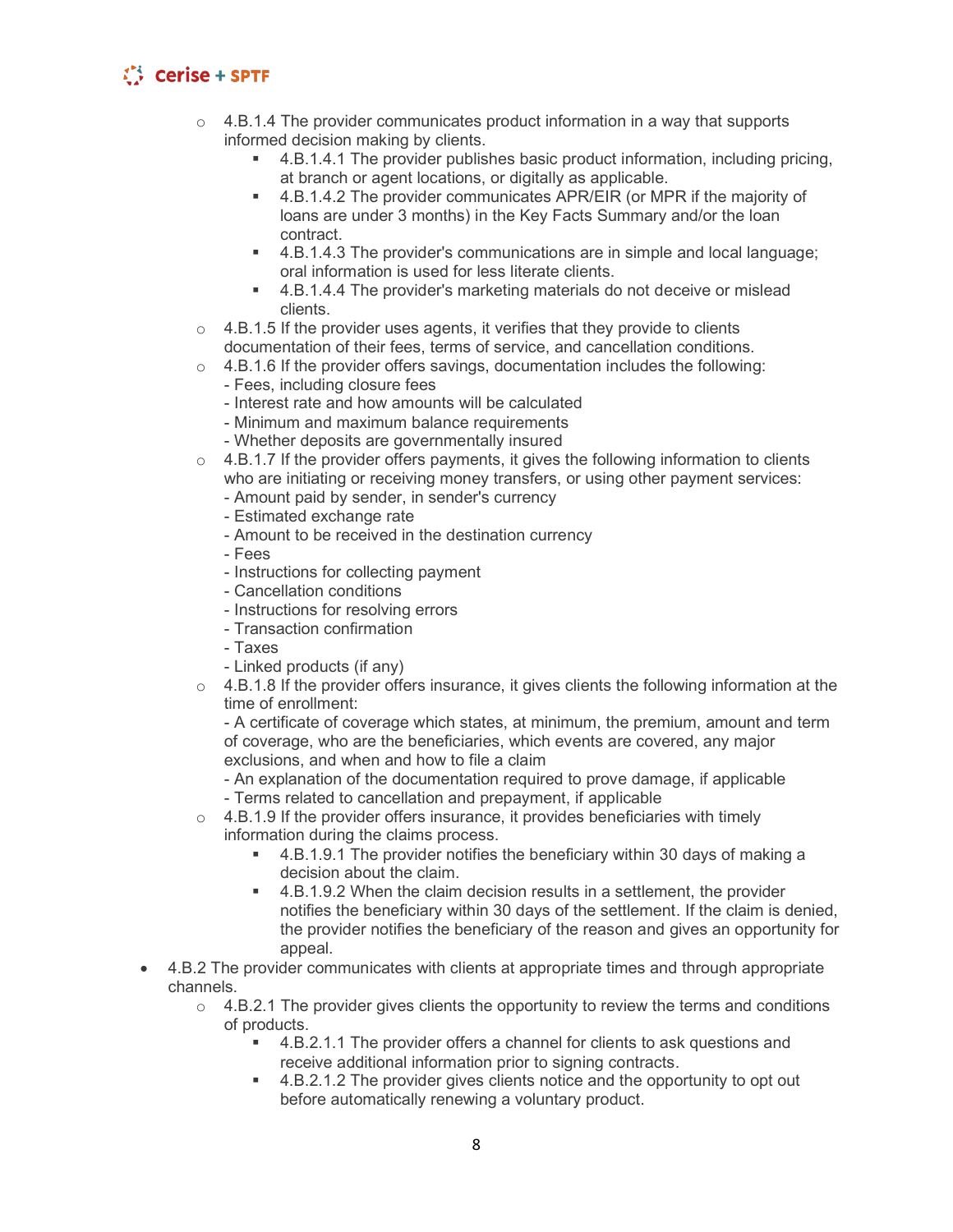- $\circ$  4.B.2.2 The provider gives clients a completed, signed copy of the contract and makes the contract accessible anytime in an online account or in physical form.
- $\circ$  4.B.2.3 The provider gives clients clear and accurate account balance information in the following ways:
	- 4.B.2.3.1 Providing access to their up-to-date loan or savings balance upon request.
	- 4.B.2.3.2 Sending automatic messages to clients whenever there is an automatic deduction from the client account.
	- 4.B.2.3.3 Providing receipts, on paper or electronically, for every transaction.
- $\circ$  4.B.2.4 If loan repayments are automatically debited from a client account, the provider sends clients a loan repayment reminder at least one day before loan repayments are due.

# **Poll: What percent of the existing standards on transparency do you think apply to DFS?**

Ten people participated in the poll. Below are their answers:

- Edgardo: all
	- Arunjay: most-all
	- Ruth Dueck-Mbeba: yes most, but business models are rapidly evolving
	- Mario Umpiérrez: with a few caveats, mostly everything applies
	- Sandeep Panikkal: all
	- George Florin Staicu: In my opinion there should be no difference between digital and classic loans transparency. Both types of loans should offer ALL the information presented by Amalia . I have one suggestion: this transparency approach should be valid for green/blue/climate change combating types of loans.

#### **Ideas so far for additional management practices to add to the Universal Standards manual related to transparency:**

- 1. Write agreements that customers have to review/sign in simple terms and in the local language.
- 2. Decide what key facts need to be disclosed up front for loans, including at minimum these: loan amount, loan term, repayment frequency, total cost of credit, APR, penalty fees.
- 3. In addition to the agreement, develop clear messaging, in local languages, to use to disclose key facts again in a quick and accessible manner.
- 4. Have a different system for how many messages with key information you send to first time users, vs to those who have used the same product multiple times.
- 5. Every time a customer buys a credit product, communicate at least once, clearly, about the importance of repaying on time and the consequences of default.
- 6. For all messages, follow this guidance: make it small (bite sized) and engaging.
- 7. Design digital interfaces to be simple and visual, promoting use even by those who are not digitally literate.
- 8. Give customers an option to speak to a live person.
- 9. Use an IVR chatbot to reply to customer questions. It must use local languages and be free.
- 10. Do a spot check on a sample of customers to test whether customers understand key elements of the terms and conditions. If not, improve disclosure processes.
- 11. Provide customers with a receipt of digital payment from both the partner MNO and the FSP.
- 12. Every time the customer conducts a digital transaction, the customer should receive a digital receipt/confirmation message and the credit officer (or equivalent) should receive the same transaction confirmation message on his/her device.
- 13. In general, FSPs should offer customers the possibility of talking to a human at minimum in three contexts: explaining new product, answering questions, helping with complaints. o NB: This is a repeat standard from fair and respectful treatment of clients.
- 14. Collect information about the digital channels to which your customers have access, so you know through which channels you can share information. / SIMILAR TO / Ask customers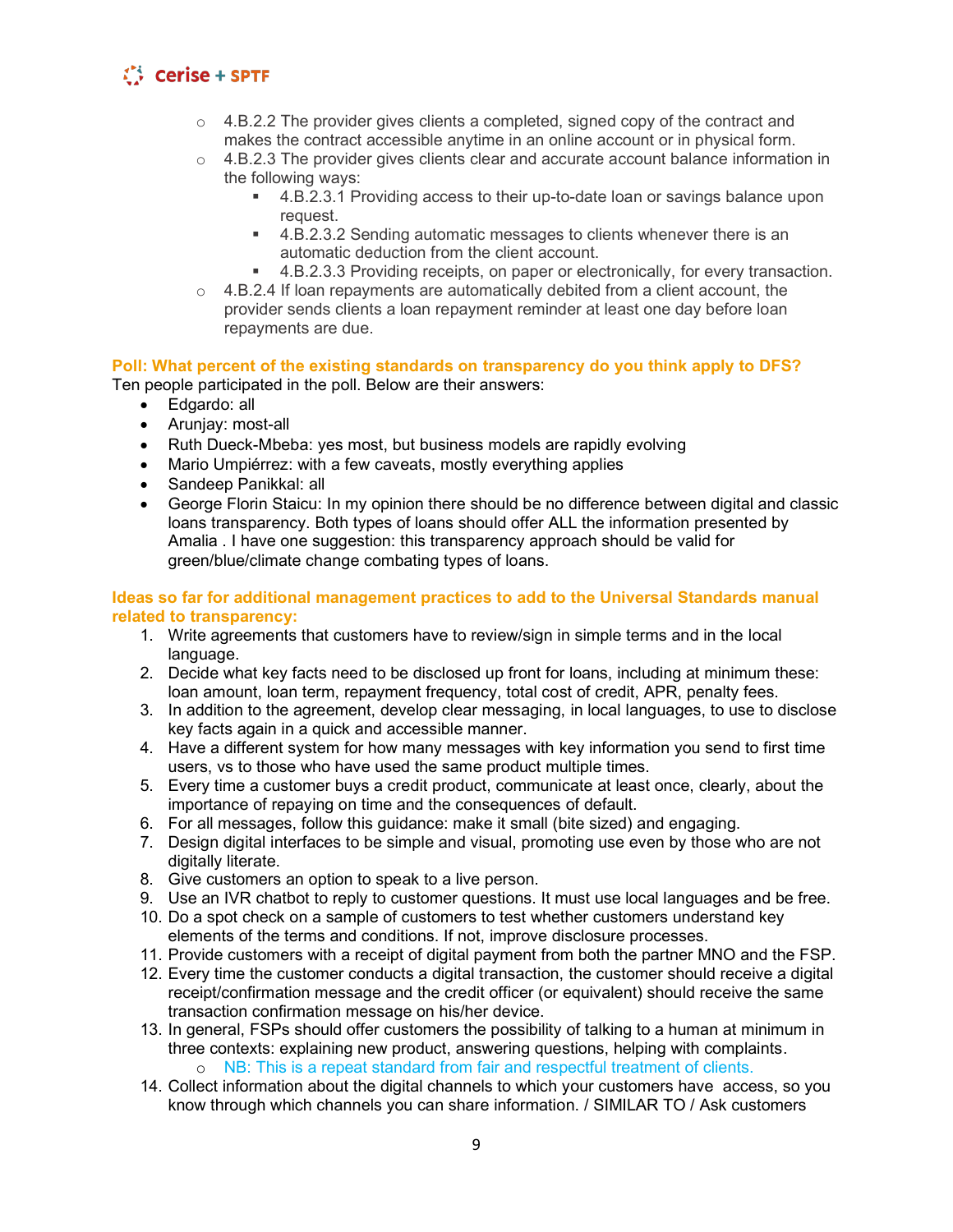

how they get information. Then deliver information through those channels. Segment the answers by customer type.

#### **Discussion of transparency:**

- Amelia: Transparency becomes very important if we are not going to say that a certain price is too high or a certain fee is unreasonable.
- Mario Umpiérrez: Transparency goes hand in hand with understanding. You can be as transparent as you can be but there is a challenge on the understanding side. I've seen traditional FSPs moving into digital making their utmost effort to check customer understanding of terms and conditions while purely Fintechs come with a light as it can be approach to this. So there's a huge challenge in that respect both for the standards to set a meaningful bar for these aspects and for FSP to make sure the customers understand what they're signing on.
- Adela (from Genesis): We agree with the comments that transparency is the same for traditional loans and digital loans. We make efforts to make sure that our clients understand exactly the costs. [Have you found you need to do things differently to make sure customers understand?] Yes, it is different because the digital abilities of our customers are so different. It is very difficult to be sure they understand the conditions exactly. We use different channels to explain and to be sure they understand.
- Amelia asked Genesis, "Do you find that those who like to use digital products still sometimes want to talk to a person?"
- Adela: They very much need help to understand. In our market, we are working hard to explain person-to-person. All employees are very committed to overcoming this challenge.
- George: I would say that there should be no difference between digital and loan transactions. Both are generating the same effects, the same rights and obligations for the customers. The customer needs and has the right to be fully formed of its own decision by entering into a loan transaction.
- George: Transparency is related to the level of financial education of customers, and financial digital education of customers. Digital platforms can be challenging for some customers, related to their own level of education. The standards of transparency that you are building should become top priority for international organizations like the European Commission. I think we need transparency, both digital and classical, to be enacted into the laws and into central bank regulations.
- George: I would go deeper than this and say that digital literacy and financial digital literacy should be included in high school and university curricula, so everyone would have as sound foundation when wanting to enter into bank transactions.
- Amelia: SPTF is getting involved at a national and a regional level with customer empowerment. If you ask FPS to educate clients, they will do so with a bias toward directing clients to their own products. We want clients to have enough knowledge to choose among various options offered by different providers.
- George: Yes this is the right word, to "empower" the client.
- Amelia: Note that our standards do include the idea that the FSP must understand the level of capacity of its clients to use digital products. The FSP must have knowledge of what devices clients have access to and what knowledge they have of how to use technology before you use those channels to communicate with clients.
- George: This is why I think the government should have a very important role in financial and digital education of everybody in their country.

### **Poll: Do you plan on attending the SPTF annual meeting in September this year in Paris?**

- o Mario Umpiérrez: probably not attending…sorry.
- o Sandeep Panikkal: Unfortunately will not be possible to attend.